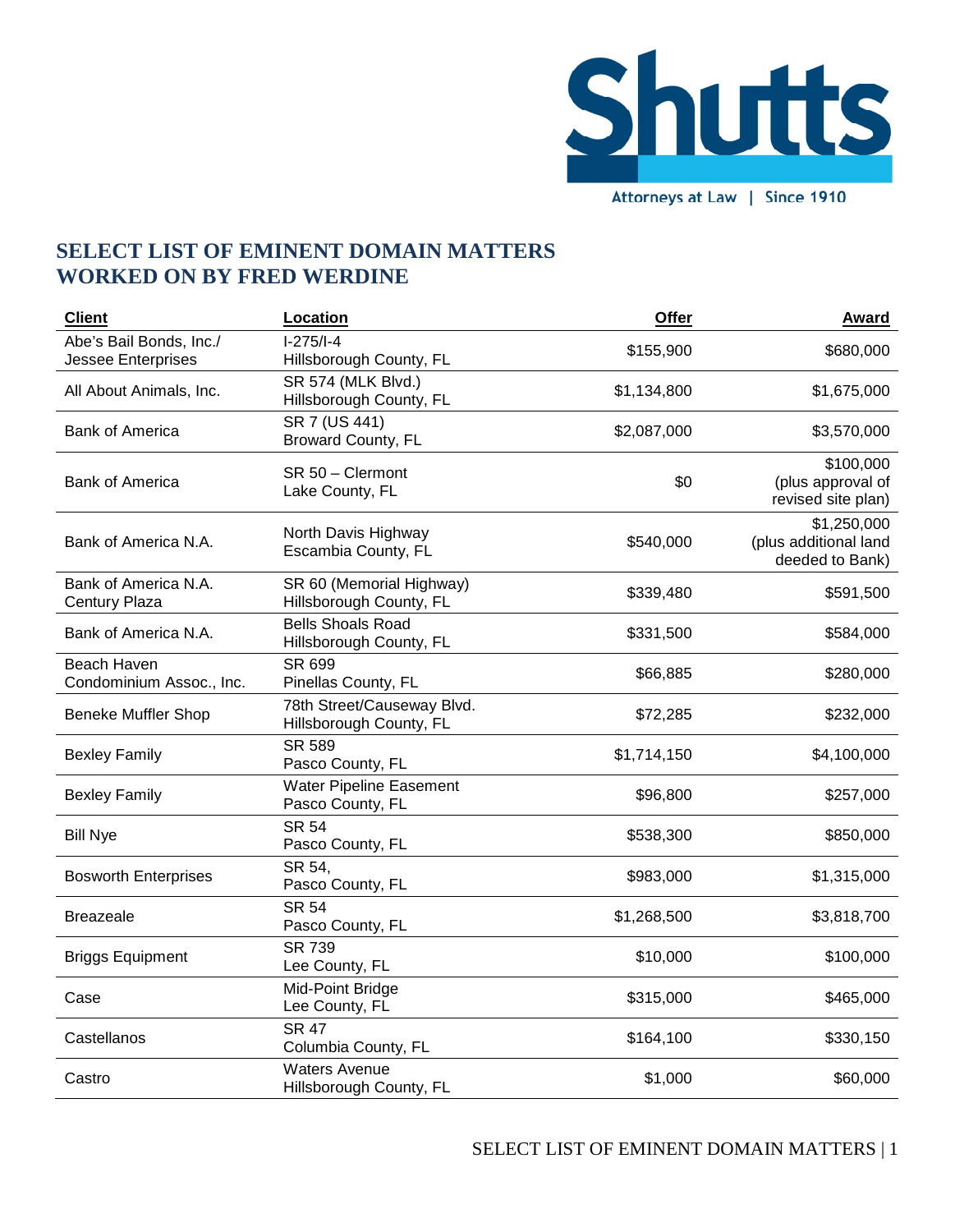

**Client Location Offer Award** Cerminara, Rodrigues, Beal, Ramirez, Butterfield CR 951 (Collier Boulevard) Collier County, FL **bullevallary 3466,396** \$731,970 Checkers Restaurant SR 574 (Dr. MLK, Jr. Blvd) السابوري المستورج المستورج المستورج المستورج المستورج المستورج المستورج المستورج المستورج المستورج المستورج ال<br>المستورج المستورج المستورج المستورج المستورج المستورج المستورج المستورج المستورج المستورج المستورج المستورج ال Cimbora SR 54 المادي 1,501,200 \$1,501,200 \$2,043,164<br>Pasco County, FL D.J.P. Associates U.S. Hwy. 17 Polk County, FL \$11,785 \$192,500 Doctor's Walk-In Clinic U.S. 19 olo. Talks County, FL  $$0$  \$835,200 \$835,200 Doctor's Walk-In Clinic SR 574 (Dr. MLK, Jr. Blvd.)Hillsborough County, FL \$66,500 \$160,800 Don Stine  $SR 400 (I-4)$ 91,000,000 \$1,000,000 \$1,000,000 \$1,000,000 \$1,000,000 \$1,000,000 Ellison SR 54 9635,800 \$989,000 \$989,000 \$989,000 \$989,000 \$989,000 \$989,000 \$989,000 \$989,000 \$989,000 \$989,000 \$989,000 \$9 Express Lane SR 390 31\\; 350<br>Bay County, FL \$785,600 \$999,500 Gonzalez SR 600 Hillsborough County, FL \$696,500 \$1,050,000 Gorter/Mar-Go SR 54 Pasco County, FL \$939,400 \$1,146,638 Greater Southeastern Land Development Company, LLC SR 10 (U.S. 90) SK 10 (O.S. 90)<br>Columbia County, FL \$1,031,200 \$1,400,000 Gukich, Hyatt, Polk Property, Shell Florida SE Connection Pipeline Easement Polk County, FL \$44,000 \$290,000 H2C, Inc. SR 713 St. 7.15<br>St. Lucie County, Florida 6587,200 \$937,500 Horton Egg Company Veteran's Expressway veteran's Expressway<br>Hillsborough County, FL 6492,825 \$730,000 Howell Natural Gas Pipeline Easement Citrus County, FL \$23,000 \$156,000 Hutto SR 589 المادي المستوى المستوى المستوى المستوى المستوى المستوى المستوى المستوى المستوى المستوى المستوى المستوى المستوى<br>المستوى المستوى المستوى المستوى المستوى المستوى المستوى المستوى المستوى المستوى المستوى المستوى المستوى المستو Idsyes LLC Natural Gas Pipeline **Easement** Pasco County, FL \$148,819 \$237,478 J. Alton Chastain I-4 Hillsborough County, FL \$44,400 \$193,656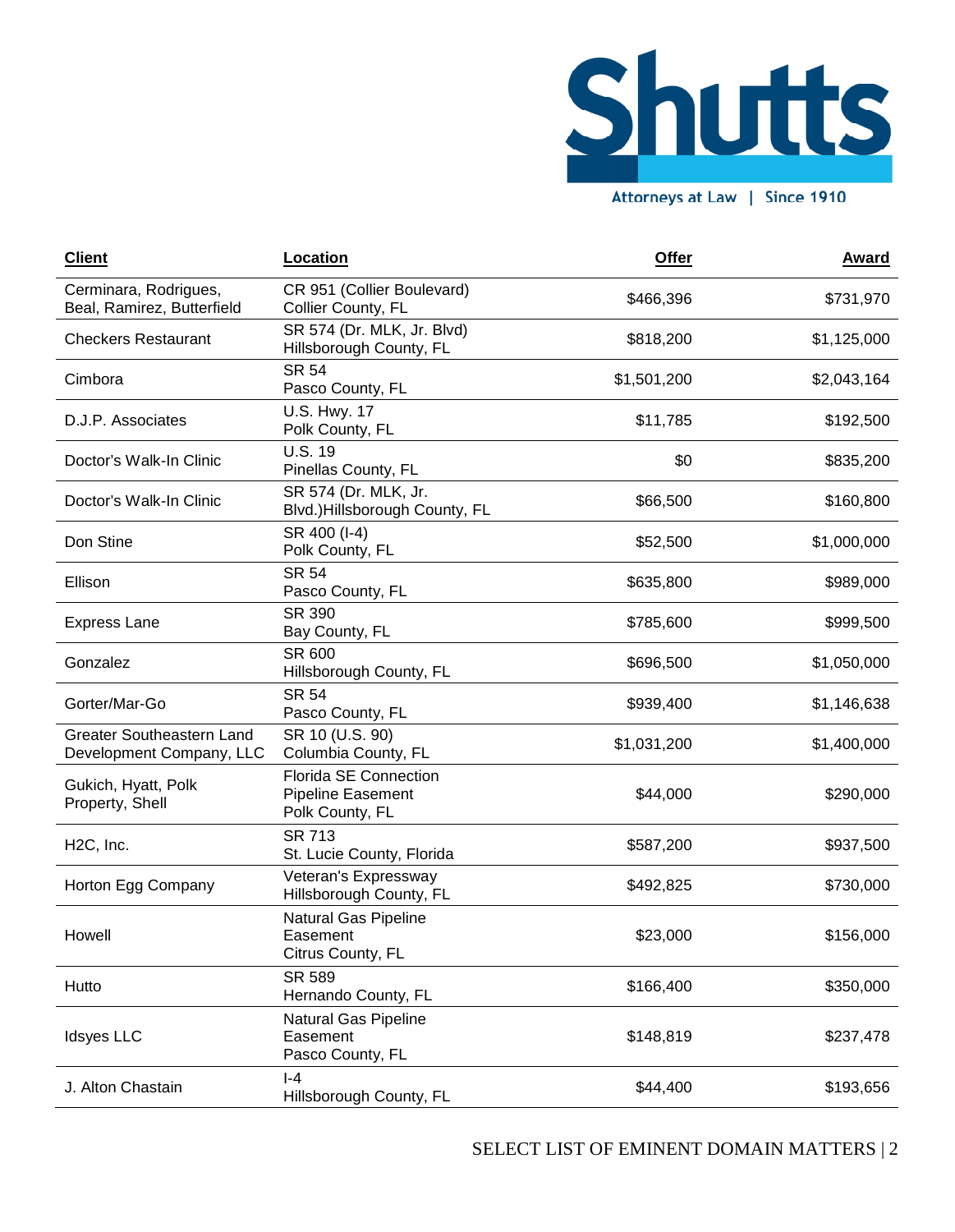

Attorneys at Law | Since 1910

| <b>Client</b>                          | Location                                                                    | <b>Offer</b> | <u>Award</u> |
|----------------------------------------|-----------------------------------------------------------------------------|--------------|--------------|
| Kellum                                 | <b>Imperial Street Widening</b><br>Lee County, FL                           | \$138,000    | \$441,000    |
| Kessler Warehouse<br>Corporation, Inc. | $-4$<br>Hillsborough County, FL                                             | \$88,800     | \$205,000    |
| Kimco Corp.                            | SR 555<br>Polk County, FL                                                   | \$32,750     | \$209,000    |
| <b>KRAJ LLC</b>                        | <b>MLK-SR 574</b><br>Hillsborough County, FL                                | \$460,400    | \$595,000    |
| Lake Pierce Development<br>Company     | SR 52/Schrader Hwy<br>Pasco County, FL                                      | \$233,700    | \$650,000    |
| Larkin                                 | US 41 (SR 45)<br>Citrus County, FL                                          | \$117,500    | \$322,500    |
| Light of the World Church              | l-4<br>Hillsborough County, FL                                              | \$228,800    | \$516,200    |
| Lightsey                               | <b>Florida SE Connection</b><br><b>Pipeline Easement</b><br>Polk County, FL | \$57,000     | \$250,000    |
| Lonesome Ranch                         | <b>Florida SE Connection</b><br><b>Pipeline Easement</b><br>Polk County, FL | \$29,000     | \$135,000    |
| Lykes Bros                             | Gas transmission line<br>Highlands County, FL                               | \$72,900     | \$479,601    |
| Lykes Bros.                            | <b>Natural Gas</b><br>PipelineEasementHighlands County,<br>FL               | \$745,750    | \$1,700,000  |
| Malone                                 | <b>Florida SE Connection</b><br><b>Pipeline Easement</b><br>Polk County, FL | \$56,500     | \$250,000    |
| McEndree, et al.                       | Santa Barbara Extension<br>Collier County, FL                               | \$7,660      | \$260,350    |
| Miami Property Owner                   | SR 836/I-395<br>Miami Dade County, FL                                       | \$2,724,000  | \$4,696,500  |
| Miley                                  | Veteran's Expressway<br>Hillsborough County, FL                             | \$3,850      | \$100,000    |
| <b>Mitchell Family</b>                 | <b>SR 54</b><br>Pasco County, FL                                            | \$2,426,600  | \$4,947,300  |
| <b>Mitchell Family</b>                 | SR 589<br>Hernando County, FL                                               | \$965,800    | \$1,289,636  |
| Mr. Check Cashier                      | SR 574 (Dr. MLK, Jr. Blvd)<br>Hillsborough County, FL                       | \$169,350    | \$419,490    |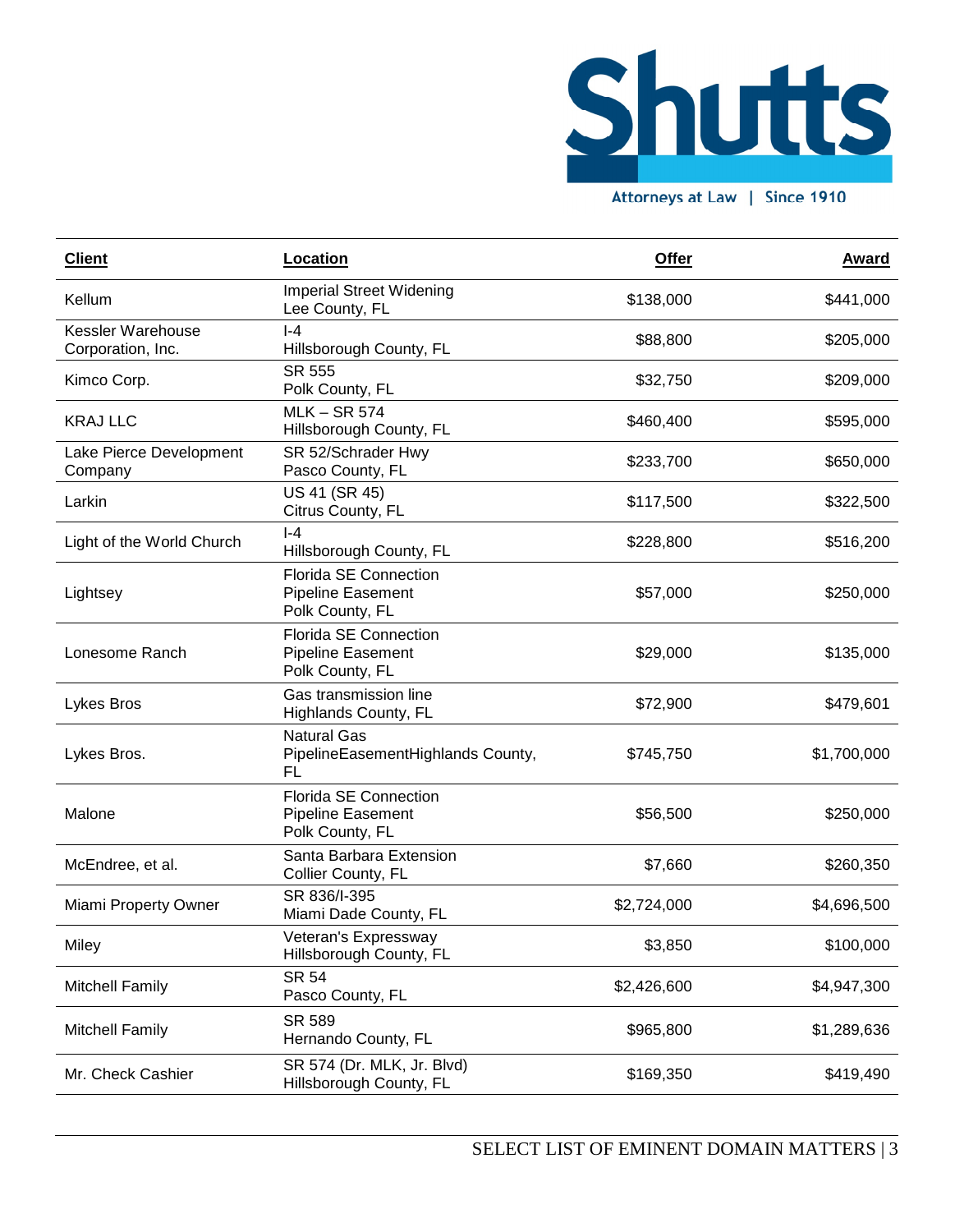

Attorneys at Law | Since 1910

| <b>Client</b>                                               | Location                                                               | Offer       | <b>Award</b>                                                         |
|-------------------------------------------------------------|------------------------------------------------------------------------|-------------|----------------------------------------------------------------------|
| National Transportation Firm                                | <b>SR 574</b><br>Hillsborough County, FL                               | \$250,000   | \$1,500,000                                                          |
| <b>NationsBank</b>                                          | <b>Howell Branch Road</b><br>Seminole County, FL                       | \$10,250    | \$238,719                                                            |
| Nextel/Sprint                                               | MIC-Le Jeune Road<br>Miami-Dade County, FL                             | \$18,200    | \$179,689                                                            |
| Olton Properties, et al.                                    | Rouse Road<br>Orange County, FL                                        | \$168,500   | \$408,900                                                            |
| Patel/Convenience Store                                     | SR 45/Nebraska Av.<br>Hillsborough County, FL                          | \$181,000   | \$350,000                                                            |
| Patel/Presco Food Store                                     | SR 553/Park Rd.<br>Hillsborough County, FL                             | \$0         | \$212,500                                                            |
| Patel/Amen LLC                                              | $I-75$<br>Pasco County, FL                                             | \$1,685,000 | \$2,000,000                                                          |
| Patel/Jimmy's Food                                          | <b>Florida SE Connection</b><br>Pipeline Easement<br>Polk County, FL   | \$15,000    | \$100,000                                                            |
| Patel/Wesley Chapel Food,<br>Inc.                           | <b>SR 54</b><br>Pasco County, FL                                       | \$1,460,700 | \$1,687,500                                                          |
| Peterson                                                    | I-75 (S. from Bonita Beach Rd<br>to S. Corkscrew Rd)<br>Lee County, FL | \$872,000   | \$1,300,000                                                          |
| Phu Tran                                                    | <b>Collier County School Board</b><br>Collier County, FL               | \$115,000   | \$400,000                                                            |
| <b>Professional Piping</b>                                  | <b>SR 54</b><br>Pasco County, FL                                       | \$0         | \$135,000                                                            |
| Racetrac Petroleum                                          | <b>SR 54</b><br>Pasco County, FL                                       | \$2,882,000 | \$3,350,000                                                          |
| Ruckel Properties, Inc.                                     | SR 20 (John Sims Parkway)<br>Okaloosa County, FL                       | \$952,700   | \$1,520,201                                                          |
| Sparky's Oil County                                         | SR 400 (I-4)<br>Polk County, FL                                        | \$0         | \$1,300,000                                                          |
| Sunrise Landscaping                                         | SR 400 (I-4)<br>Hillsborough County, FL                                | \$53,500    | \$630,000                                                            |
| <b>Tampa Palms Community</b><br>Development                 | Natural Gas Pipeline<br>Easement<br>Hillsborough County, FL            | \$25,346    | \$400,000                                                            |
| <b>Tampa Palms Community</b><br><b>Development District</b> | Bruce B. Downs<br>Hillsborough County, FL                              | \$222,800   | \$447,000<br>(plus County, agreed<br>to construction<br>concessions) |